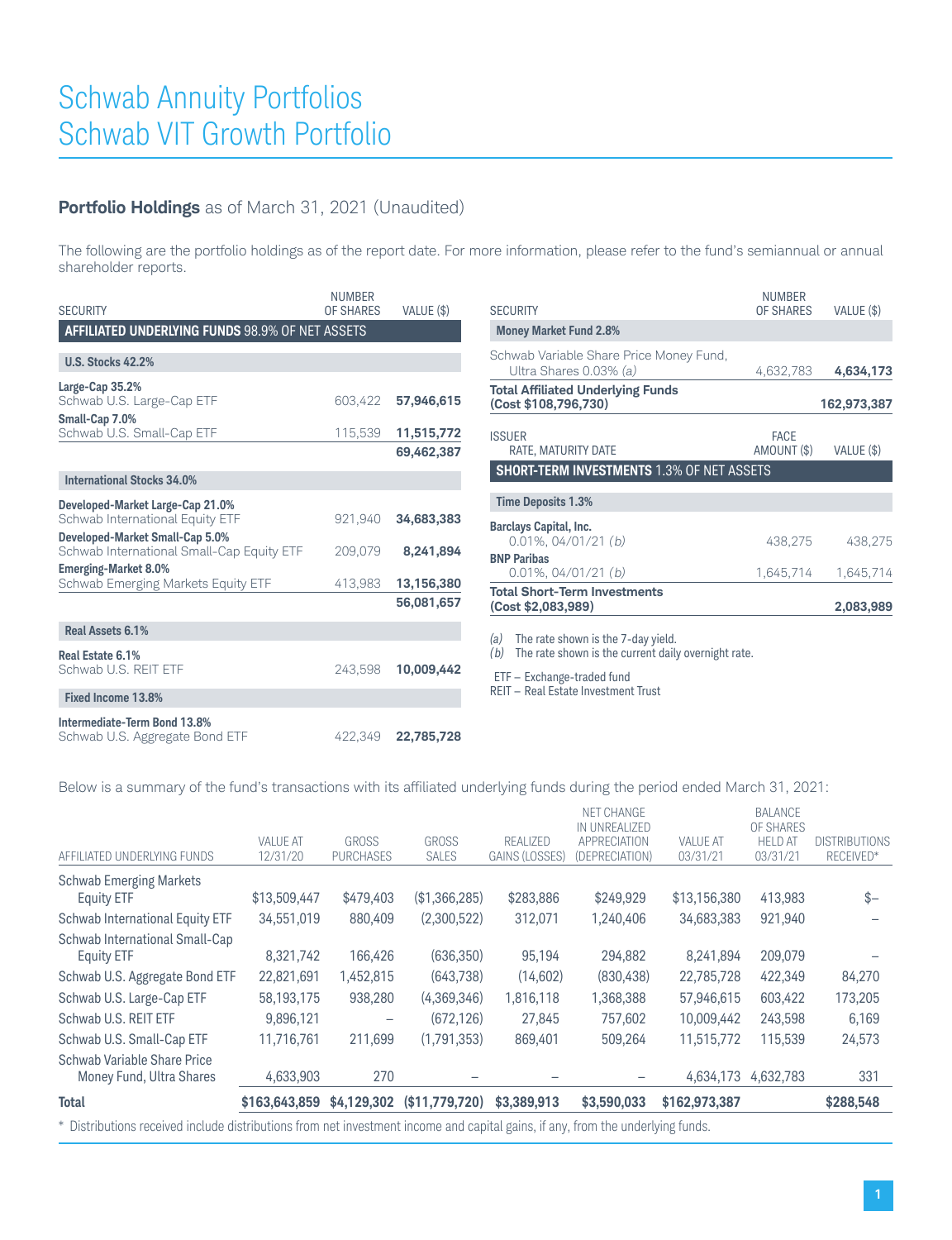## **Portfolio Holdings** (Unaudited) continued

The following is a summary of the inputs used to value the fund's investments as of March 31, 2021:

| Total                                    | \$162,973,387                                                                  | \$2,083,989                                         | $S-$                                            | \$165,057,376 |
|------------------------------------------|--------------------------------------------------------------------------------|-----------------------------------------------------|-------------------------------------------------|---------------|
| Short-Term Investments <sup>1</sup>      |                                                                                | 2.083.989                                           |                                                 | 2,083,989     |
| Affiliated Underlying Funds <sup>1</sup> | \$162,973,387                                                                  | ው–                                                  | $S-$                                            | \$162,973,387 |
| <b>Assets</b>                            |                                                                                |                                                     |                                                 |               |
| <b>DESCRIPTION</b>                       | QUOTED PRICES IN<br>ACTIVE MARKETS FOR<br><b>IDENTICAL ASSETS</b><br>(LEVEL 1) | OTHER SIGNIFICANT<br>OBSERVABLE INPUTS<br>(LEVEL 2) | SIGNIFICANT<br>UNOBSERVABLE INPUTS<br>(LEVEL 3) | <b>TOTAL</b>  |

<sup>1</sup> As categorized in Portfolio Holdings.

Fund investments in mutual funds and ETFs are classified as Level 1, without consideration to the classification level of the underlying securities held by the mutual funds and ETFs, which could be Level 1, Level 2 or Level 3.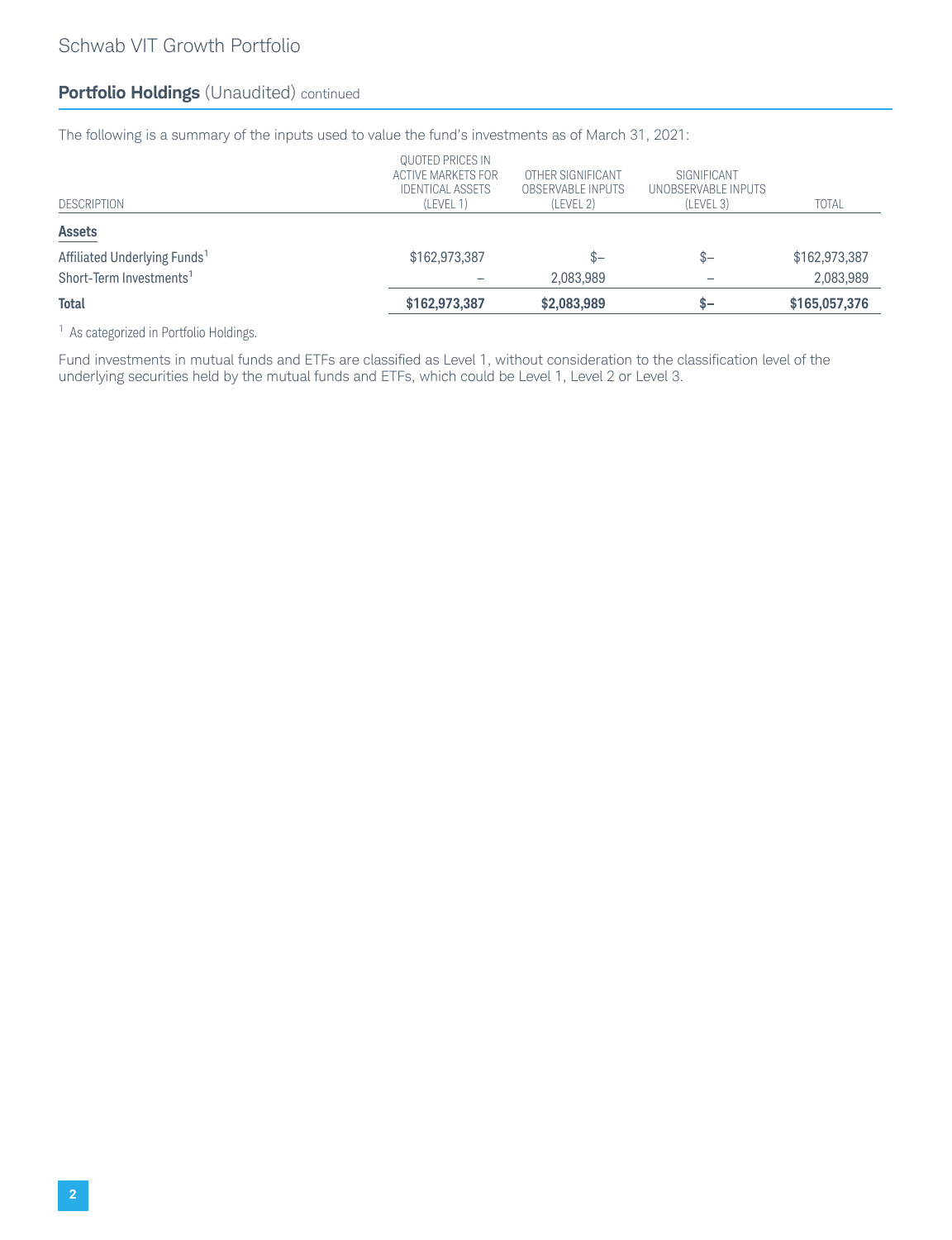## **Notes to Portfolio Holdings**

Under procedures approved by the fund's Board of Trustees (the Board), the investment adviser has formed a Pricing Committee to administer the pricing and valuation of portfolio securities and other assets and to ensure that prices used for internal purposes or provided by third parties reasonably reflect fair value. Among other things, these procedures allow the fund to utilize independent pricing services, quotations from securities and financial instrument dealers and other market sources to determine fair value.

The fund values the securities in its portfolio every business day. The fund uses the following policies to value various types of securities:

- **Securities traded on an exchange or over-the-counter:** Traded securities are valued at the closing value for the day, or, on days when no closing value has been reported, at the mean of the most recent bid and ask quotes. Securities that are primarily traded on foreign exchanges are valued at the official closing price or the last sales price on the exchange where the securities are principally traded with these values then translated into U.S. dollars at the current exchange rate, unless these securities are fair valued as discussed below.
- **Mutual funds:** Mutual funds are valued at their respective net asset values (NAVs).
- **Securities for which no quoted value is available:** The Board has adopted procedures to fair value the fund's securities when market prices are not "readily available" or are unreliable. For example, a fund may fair value a security when it is de-listed or its trading is halted or suspended; when a security's primary pricing source is unable or unwilling to provide a price; or when a security's primary trading market is closed during regular market hours. The fund makes fair value determinations in good faith in accordance with the fund's valuation procedures. The Pricing Committee considers a number of factors, including unobservable market inputs when arriving at fair value. The Pricing Committee may employ techniques such as the review of related or comparable assets or liabilities, related market activities, recent transactions, market multiples, book values, transactional back-testing, disposition analysis and other relevant information. The Pricing Committee regularly reviews these inputs and assumptions to calibrate the valuations. Due to the subjective and variable nature of fair value pricing, there can be no assurance that a fund could obtain the fair value assigned to the security upon the sale of such security. The Board convenes on a regular basis to review fair value determinations made by the fund pursuant to the valuation procedures.
- **Cash management sweep time deposits:** Balances held in cash management sweep time deposits are accounted for on a cost basis, which approximates fair value.

In accordance with the authoritative guidance on fair value measurements and disclosures under generally accepted accounting principles in the United States of America (GAAP), the fund discloses the fair value of its investments in a hierarchy that prioritizes the significant inputs to valuation techniques used to measure the fair value. The hierarchy gives the highest priority to valuations based upon unadjusted quoted prices in active markets for identical assets or liabilities (Level 1 measurements) and the lowest priority to valuations based upon unobservable inputs that are significant to the valuation (Level 3 measurements). If inputs used to measure the financial instruments fall within different levels of the hierarchy, the categorization is based on the lowest level input that is significant to the valuation. If the fund determines that either the volume and/or level of activity for an asset or liability has significantly decreased (from normal conditions for that asset or liability) or price quotations or observable inputs are not associated with orderly transactions, increased analysis and management judgment will be required to estimate fair value.

The three levels of the fair value hierarchy are as follows:

- Level 1 quoted prices in active markets for identical securities Investments whose values are based on quoted market prices in active markets, and whose values are therefore classified as Level 1 prices, include active listed equities, mutual funds and ETFs. Investments in mutual funds are valued daily at their NAVs, and investments in ETFs are valued daily at the last reported sale price or the official closing price, which are classified as Level 1 prices, without consideration to the classification level of the specific investments held by an underlying fund.
- Level 2 other significant observable inputs (including quoted prices for similar securities, interest rates, prepayment speeds, credit risk, etc.) — Investments that trade in markets that are not considered to be active, but whose values are based on quoted market prices, dealer quotations or valuations provided by alternative pricing sources supported by observable inputs are classified as Level 2 prices. These generally include U.S. government and sovereign obligations, most government agency securities, investment-grade corporate bonds, certain mortgage products, less liquid listed equities, and state, municipal and provincial obligations.
- Level 3 significant unobservable inputs (including the fund's own assumptions in determining the fair value of investments) — Investments whose values are classified as Level 3 prices have significant unobservable inputs, as they may trade infrequently or not at all. When observable prices are not available for these securities, the fund uses one or more valuation techniques for which sufficient and reliable data is available. The inputs used by the fund in estimating the value of Level 3 prices may include the original transaction price, quoted prices for similar securities or assets in active markets, completed or pending third-party transactions in the underlying investment or comparable issuers, and changes in financial ratios or cash flows. Level 3 prices may also be adjusted to reflect illiquidity and/or non-transferability, with the amount of such discount estimated by the fund in the absence of market information. Assumptions used by the fund due to the lack of observable inputs may significantly impact the resulting fair value and therefore the fund's results of operations.